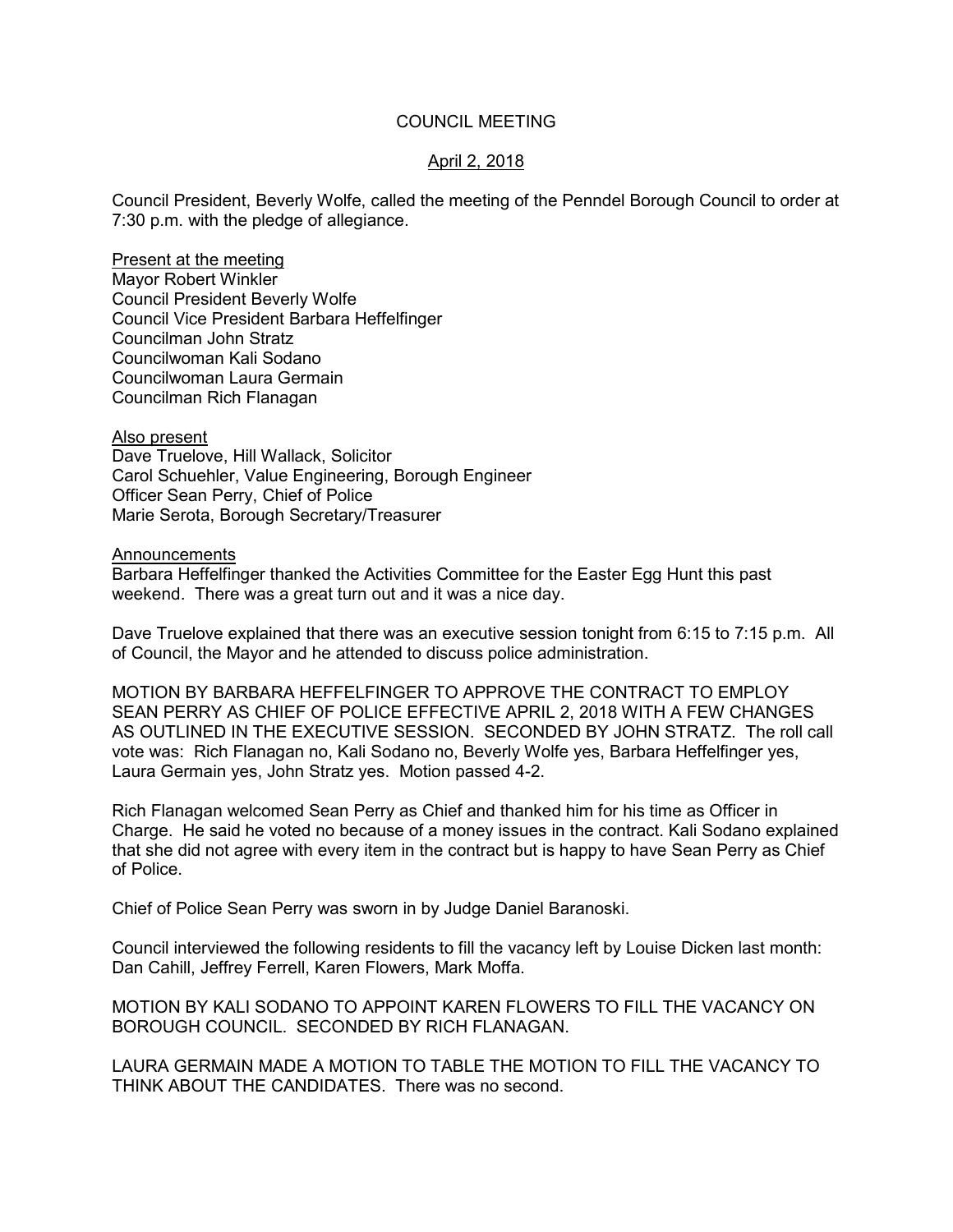The roll call vote to appoint Karen Flowers was: Rich Flanagan yes, Kali Sodano yes, Beverly Wolfe no, Barbara Heffelfinger no, Laura Germain no, John Stratz no. 2 ayes, 5 no votes. Motion failed.

MOTION BY RICH FLANAGAN TO APPOINT DAN CAHILL TO FILL THE VACANCY ON COUNCIL. SECONDED BY KALI SODANO. The roll call vote was: Rich Flanagan yes, Kali Sodano yes, Beverly Wolfe no, Barbara Heffelfinger no, Laura Germain no, John Stratz no. 2 ayes, 5 no votes. Motion failed.

MOTION BY JOHN STRATZ TO APPOINT MARK MOFFA TO FILL THE VACANCY ON COUNCIL. SECONDED BY BARBARA HEFFELFINGER.

#### Comments:

Gianpiero Lo Piccolo, Council is rushing the decision. Karen Flowers deserves the seat on Council because of her great work on Council.

John Stratz, the public don't have access to the resumes, Mr. Moffa's resume was incredible.

Pat Donohue, everyone should have been asked the same questions.

Dave Cahill, Council should know the names of borough streets

Tom Sodano, Karen Flowers received almost enough votes to get elected. The county sent Mark Moffa here to fill the seat.

Jeff Ferrell, encouraged Council to wait.

Dan Cahill, appreciates the opportunity to be interviewed. He believes that Council is comparing him to someone else with the same last name.

MOTION BY KALI SODANO TO TABLE THE MOTION TO APPOINT MARK MOFFA TO FILL THE VACANCY ON COUNCIL. SECONDED BY LAURA GERMAIN. The roll call vote was: Rich Flanagan yes, Kali Sodano yes, Beverly Wolfe no, Barbara Heffelfinger no, Laura Germain yes, John Stratz no. 3 ayes, 3 no votes. Motion failed

Steve Lowe, asked why the Mayor could not be the tie breaking vote. Dave Truelove explained that the Mayor cannot break the tie on a procedural motion.

The roll call vote to appoint Mark Moffa to fill the vacancy on council: Rich Flanagan no, Kali Sodano no, Beverly Wolfe yes, Barbara Heffelfinger yes, Laura Germain no, John Stratz yes, Mayor Bob Winkler yes. 4 ayes, 3 no votes. Motion carried.

MOTION BY JOHN STRATZ TO APPROVE THE MINUTES OF THE MARCH 19, 2018 WORK SESSION. SECONDED BY BARBARA HEFFELFINGER. All ayes, motion carried.

MOTION BY JOHN STRATZ TO PAY THE BILLS FOR THE MONTH OF MARCH 2018:

| <b>General Fund</b>  | \$16,945.60 |
|----------------------|-------------|
| <b>Fire Tax Fund</b> | \$3,384.57  |
| <b>Refuse Fund</b>   | \$14,870.62 |
| <b>Sewer Fund</b>    | \$48,359.06 |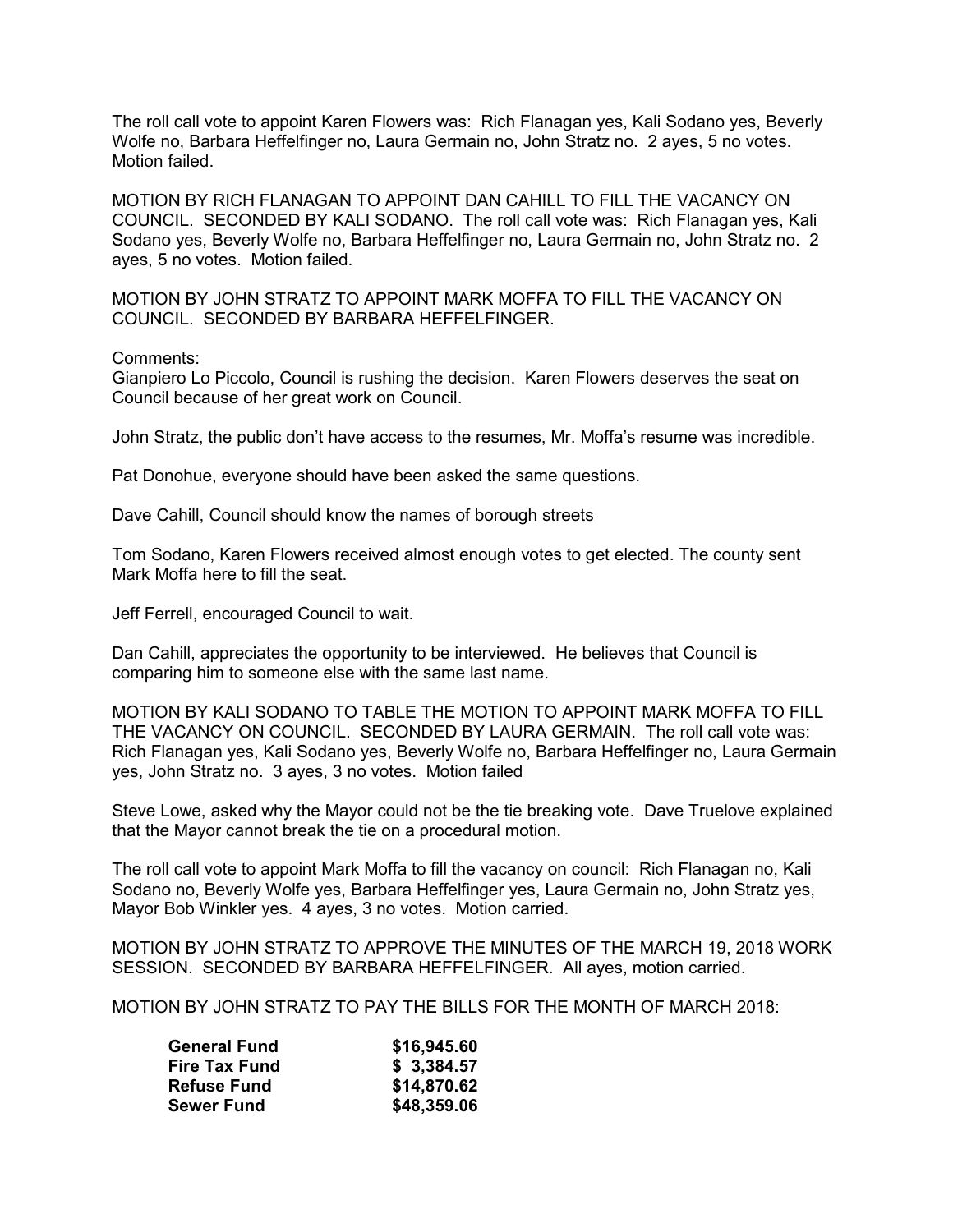| <b>Capital Reserve Fund</b> | 173.25     |
|-----------------------------|------------|
| <b>Sewer Capital Fund</b>   | 445.50     |
| <b>Liquid Fuel Fund</b>     | \$8,303.49 |
| <b>Escrow Fund</b>          | \$1,489.55 |
| <b>Payroll</b>              |            |

| General Fund | \$24,261.82 |
|--------------|-------------|
| Sewer Fund   | \$2,904.05  |
| Refuse Fund  | 624.77      |
|              |             |

## **Total \$27,790.64**

## **Pre-paid Check**

Check #11899 dated 3/22/18 made out to Office of Labor & Industry State Workers Insurance Fund in the amount of \$673.00 for fire department workers' compensation insurance installment

| <b>Escrow Bills:</b> |          |
|----------------------|----------|
| McManus:             |          |
| Value Engineering    | \$470.25 |
| Mill Creek 2:        |          |
| Hill Wallack         | \$573.80 |
| Value Engineering    | \$445.50 |

SECONDED BY BARBARA HEFFELFINGER. Kali Sodano questioned the increase in the Bucks County Water and Sewer Authority invoice by \$12,000.00.

BARBARA HEFFELFINGER AMENDED THE ABOVE MOTION WITH THE EXCLUSION OF THE BUCKS COUNTY WATER AND SEWER AUTHORITY SEWER INVOICE FOR \$39,454.90. SECONDED BY JOHN STRATZ. The vote was 5 ayes, 1 no (Kali Sodano). Motion carried.

Karen Flowers asked if the overage of the invoice from BCW&SA could be claimed with the insurance committee.

#### President's Report

The PA State Association of Boroughs has dedicated the week of April 9th through April 13<sup>th</sup> as Local Government Week for the purpose of promoting the importance of local government in the lives of the citizens in the Commonwealth. There will be an open house at borough hall on April 9<sup>th</sup> from 7:00 to 8:00 p.m.

MOTION BY LAURA GERMAIN TO ADOPT RESOLUTION #2018-4 SUPPORTING LOCAL GOVERNMENT WEEK AND DECLARING AN OPEN HOUSE AT BOROUGH HALL ON APRIL 9, 2018. SECONDED BY BARBARA HEFFELFINGER. All ayes, motion carried.

Mayor's Report – the Mayor read his report, which is attached.

Code Enforcement Report – the Mayor read the report, which is on file in the secretary's office.

Police Department Report – Chief Sean Perry read the report, which is on file in the secretary's office.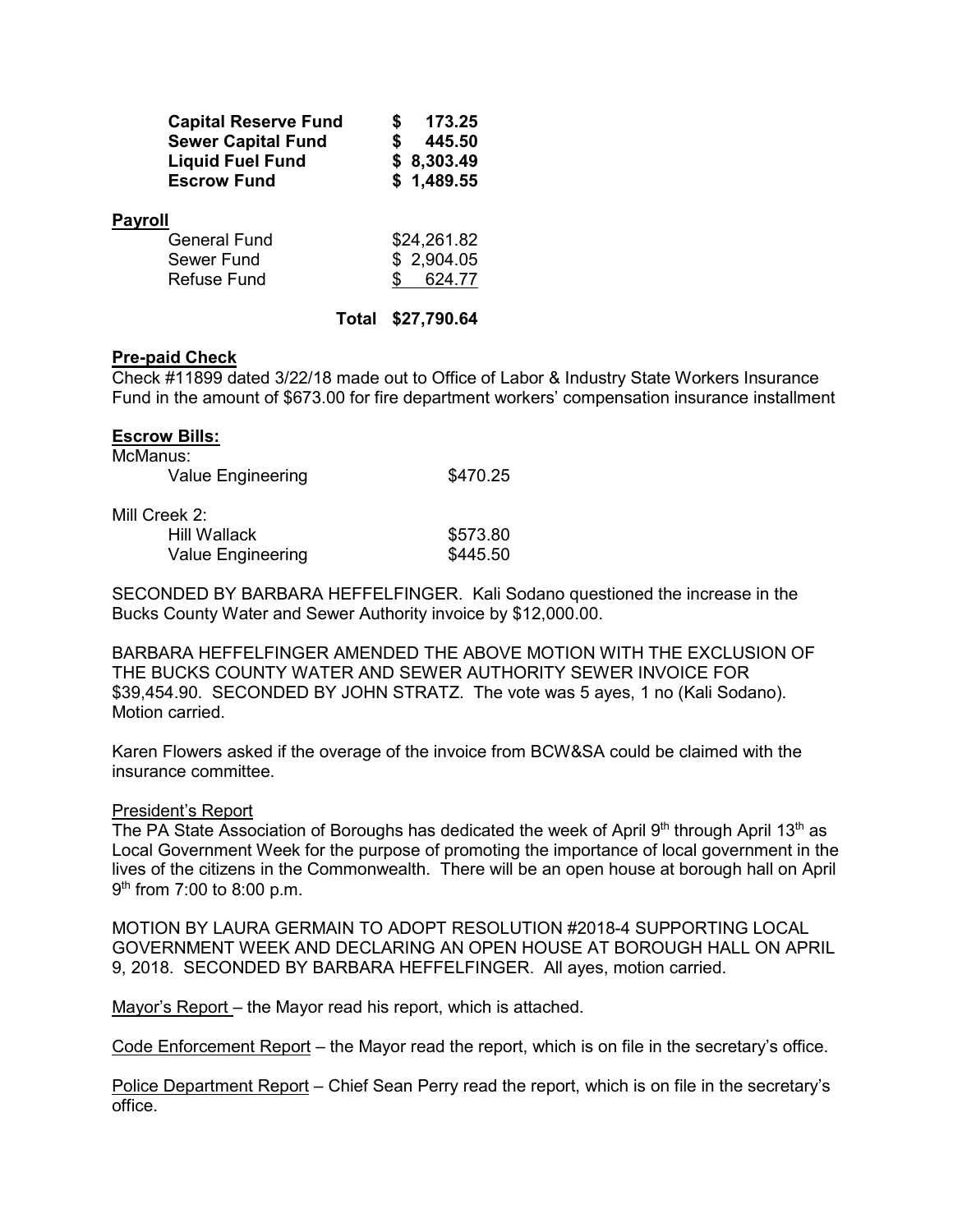#### Solicitor's Report Drafted and updated the police chief's contract

Review the ordinance on enforcement of liens on sidewalk and curb work not completed. Will update that so it is enforceable. Worked with Mr. Guthrie at Keystone on some code enforcement matters and will continue with Mr. Isett. Drafted a resolution for tonight. Worked on some matters for Wawa and other developments that are ongoing in town. Worked with the engineer on different issues. Handled numerous right to know matters in conjunction with the borough secretary.

Engineer's Report – Carol Schuehler from Value Engineering gave her report, which is attached.

Rich Flanagan said he thought the Memorial Park grant was for \$400,000. Carol Schuehler explained that \$235,312.00 was based on the estimate by the contractor. They did not have detailed information from the contractor at the time the motion was made not to exceed \$400,000.00.

Amanda Mieluch asked if we could get PennDot to fix the intersection of Lincoln Hwy. and Hulmeville Avenue instead of Lincoln Hwy. and Bellevue Avenue since Wawa is going to work on that intersection. Carol explained that the PennDot contract has already been made on the project which includes Lincoln Hwy and Bellevue Avenue. The request to repair the intersection of Lincoln Hwy. and Hulmeville Avenue was years ago. She believes that progress has been made but doesn't have details to provide.

Dave Cahill asked if the result of a lateral inspection shows that the borough's portion needs repair, will the borough fix the lateral. Carol responded that she will have to review the ordinance.

Frank Flowers asked Carol Schuehler how much it cost for her to complete the grants' applications she reported on and if we aren't awarded the grants, does the borough have to pay her and he asked if anyone on Council can fill out the grant. Carol responded that some of it is technical work, gathering engineering estimates that are needed for the applications. President Wolfe told Mr. Flowers that he can review the grant applications that have more complicated engineering work if he would like to see them.

#### Committee Reports

#### *Community Relations (Laura Germain):*

Laura Germain's husband made and donated a bulletin board to be hung by the front door of the hall for kid's drawings. The theme will be changed periodically. The first theme will be "What I love about Penndel". Residents are encouraged to bring their kids or grandkids in to draw pictures and post them on the board.

#### *Public Safety (John Stratz):*

John Stratz congratulated the new Chief of Police on his appointment.

# *Streets (John Stratz):*

On March 16th John Stratz accompanied borough engineer to investigate Schoolhouse Court water problems and to inspect curbs and sidewalks on Woodland Avenue, which will be paved in three months or so.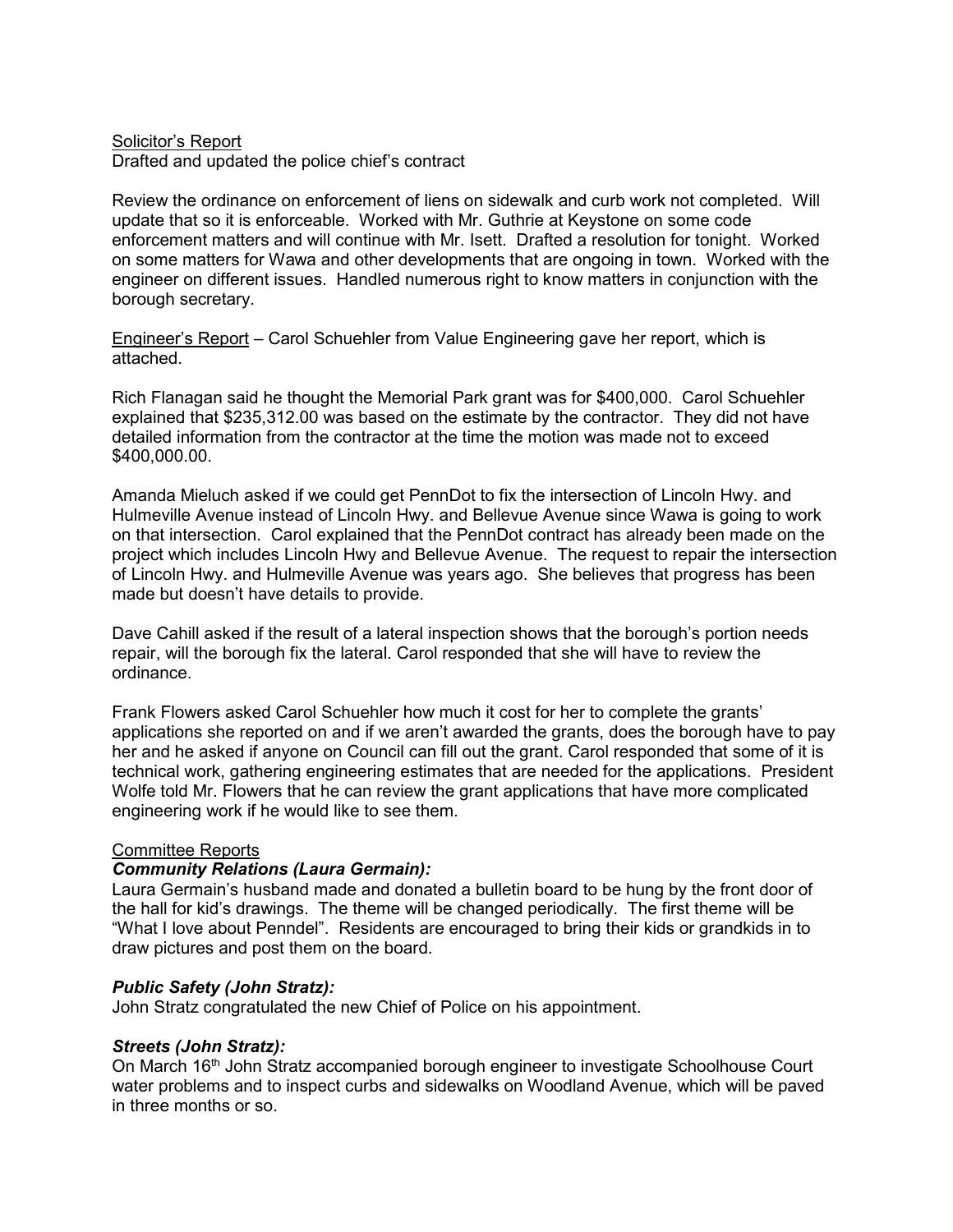## *Community Development (Barbara Heffelfinger):*

The Revitalization Task Force had a conference with the Bucks County Planning Commission this month, which was over two hours and well attended. There were some very good ideas discussed, which will be shared at the public meeting as well as what the Planning Commission has presented to them. The date has not been set at this time.

## *Building & Maintenance (Barbara Heffelfinger):*

Work has started on the old police office. The ceiling has been replaced and painted; the rest is slowly coming along.

## *Refuse (Rich Flanagan):*

He received a notice regarding electronic waste from J.P. Mascaro and Sons. He will look into it and come back to council with information.

#### New Business

MOTION BY BARBRA HEFFELFINGER TO ADOPT RESOLUTION #2018-3 AUTHORIZING THE DISPOSITION OF RECORDS. SECONDED BY JOHN STRATZ. All ayes, motion carried.

MOTION BY BARBARA HEFFELFINGER TO ADJUST SEWER BILL ACCOUNT #451, 372 W. LINCOLN HWY. SECONDED BY JOHN STRATZ. Kali Sodano asked if we can ask Bucks County Water and Sewer Authority to waive \$12,000.00 on their bill. The vote was 4 ayes, 2 no votes (Kali Sodano, Rich Flanagan). Motion carried.

MOTION BY JOHN STRATZ TO APPROVE ESTIMATE #26731 FROM PATCH MANAGEMENT, INC. FOR \$1,800.00 TO FILL AND REPAIR POTHOLES. SECONDED BY BARBARA HEFFELFINGER.

Rich Flanagan asked if this estimate includes the potholes at Durham Road and Woodland Avenue. John Stratz explained that he is getting a separate estimate for that area due to the size and the upcoming repaving of Woodland Avenue. He also said that half of those potholes are in Middletown.

Beverly Wolfe requested the one-year warranty in writing.

Gianpiero Lo Piccolo agreed that Middletown should be contacted if some of the holes are theirs.

Karen Flowers asked if the hole in the borough hall parking lot was included. John Stratz responded that it is.

All ayes, motion carried.

MOTION BY JOHN STRATZ TO ACCEPT THE CHECK FROM MIKE SMITH TO SATISFY THE DEBT OWED FOR POLICE PROTECTION DURING THE TRAVELING VIETNAM MEMORIAL WALL PER CONTRACT. SECONDED BY BARBARA HEFFELFINGER. 5 ayes, 1 no vote (Kali Sodano). Motion carried. President Wolfe added that the borough considers this obligation to be satisfied.